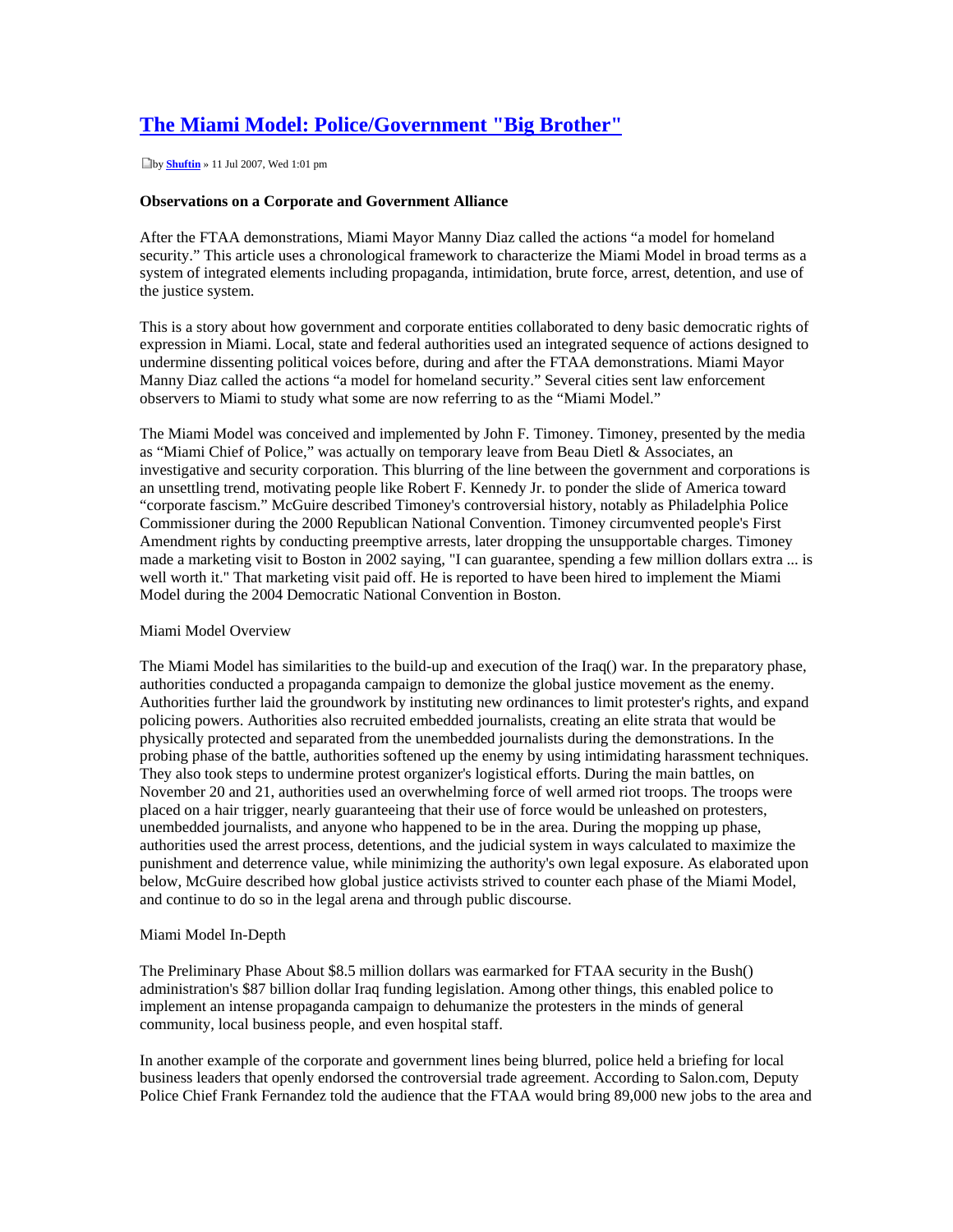add \$13.5 billion annually to Florida's Gross State Product. According to Lida Rodriguez-Taseff of the ACLU, "the police went from being the neutral protector of liberty ... to being the enforcer of a political goal." "In situations where the police don't like the protesters' message, they definitely treat protesters as the enemy," said Rodriguez.

According to McGuire, one injured protester reported receiving the cold shoulder from hospital workers. Eventually, a sympathetic hospital worker confided that the police had visited the hospital prior to the demonstrations. Police had warned the staff that they expected violent protesters, and that hospitals should be prepared to see blood. The propaganda campaign made people so anxious, McGuire reported, that some schools conducted "duck and cover" drills.

In another step to lay the groundwork, the Miami City Commission passed an ordinance designed to limit protest activities, and give police new powers to detain and arrest people. Passed just days before the demonstrations, the timing of the ordinance gave no opportunity to test its constitutionality before it was used to suppress dissenting voices. The ACLU challenged the ordinance as one that "criminalizes objects instead of actions." The ordinance also included a very broad definition of an "assembly," a provision that was exploited by police to a chilling effect.

Event planners also reported threats of selective enforcement of zoning ordinances to undermine their organizing efforts. Churches and other community groups were told that they risked citations if they allowed global justice activists to use their facilities for housing.

Fortunately, global justice activists arrived weeks in advance of the main events and took steps to off-set the propaganda campaign. McGuire described how about fifty global justice organizers visited local business people to explain their opposition the FTAA and allay business people's concerns about property damage. The business people informed the organizers about the police propaganda campaign, and some business people responded positively by placing anti-FTAA posters in their windows. Some of these posters were confiscated by police.

Activists distributed about 100 cherry tree seedlings among the residents of Over Town, the predominantly African American neighborhood on the Western boarder of downtown Miami. Others volunteered time to work in urban community gardens, and still others set up a colorful "Free Carnival Area of the Americas" to create a non-threatening forum for interaction with the community. People who organized an Independent Media Center (IMC) for the events invited some school children to visit their center. McGuire read part of a thank-you letter from one of the student visitors who said, "The [IMC] people that shared the information were very welcoming and informative. We thought there was going to be fighting and rioting, but it was very calm and peaceful. We enjoyed our experience here."

Pre-Battle Harassment and Intimidation Phase In the weeks leading up to the main events, global justice activists, journalists and curious onlookers were harrased by police. Stories abound of people being stopped, searched, told to stop taking notes, video, photographs, or any number of things commonly associated with freedom of speech, of the press and of assembly. Upon the author's arrival in Miami, shaken activists reported seeing video of what police had done to a person's parked car that was deemed to be suspicious. A witness said, "I walked by and spoke to Juan [the car owner] and saw the damage: two broken windows, a hole drilled in the trunk and they drilled through a door. He said the cops told him there was a 5 gallon bucket of paint in the back seat so they had to do this." "No FTAA" bumper stickers were on the car.

Some people who distributed educational literature to local businesses were detained and several were arrested. McGuire, who was in Miami in the weeks before, described routinely being followed down the street by police cruisers at walking speed. He also told of an almost comical scene in which about eight police cars followed activists on bicycles. The bicyclists led police through parks, down alleys in an eyerolling cat and mouse game. In another case, the police arrested seven people in a mansion where they were squatting. Police declared that they had uncovered materials for "incendiary devices." McGuire showed a picture of the items assembled by police, which included two small cylinders of cooking fuel, inner tubes, bike locks, a couple of walkie talkies, a coconut, and little else. In this case the police, with assistance from MSNBC and other mass media, efficiently combined harassment and demonization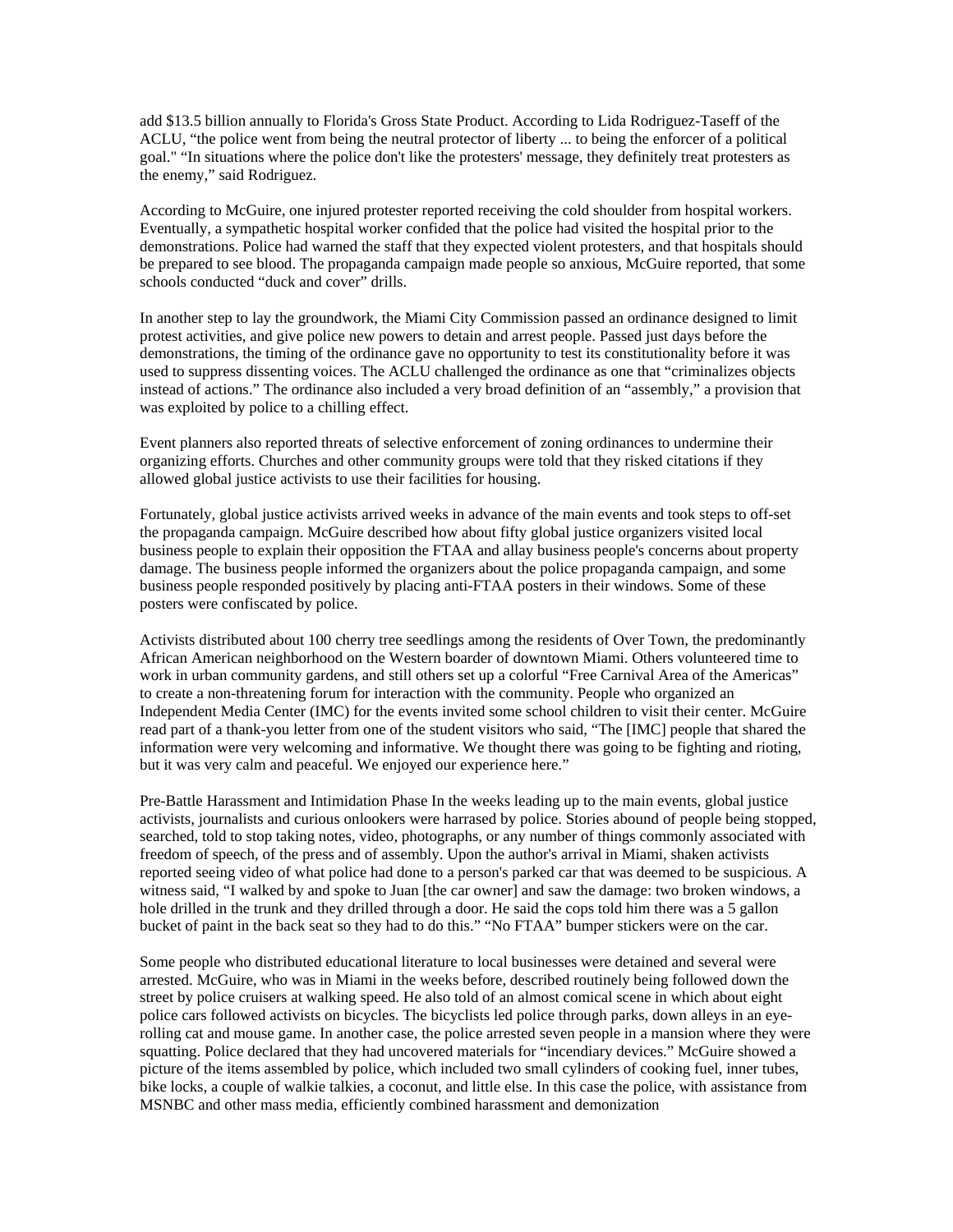McGuire noted that solidarity among different sectors of the global justice movement was critical to offsetting the police intimidation tactics. The police used divide and conquer techniques, informing labor activists that their rally and march were threatened by the presence of direct action activists. As an example, McGuire highlighted the coordination between labor and direct action activists. The heavy handed methods used by police eventually back-fired, creating bonds of common experience among the diverse groups that constitute the global justice movement.

The Battle Phase The police used a massive show of force in Miami, and a wide variety crowd control weaponry. About 2,500 troops in heavy riot gear blocked cross-streets to Biscayne Boulevard, which led to the downtown area, thereby funneling all traffic to one entry point. As a result, many buses were turned back, denying many union members the opportunity to participate in their morning rally on November 20. The troops also cordoned off the demonstration area, confining demonstrators, preventing them from using port-a-potties, and denying additional union members access to their labor rally at the Bayside amphitheater. In doing so, the outdoor amphitheater remained half-empty as news media broadcast images, which gave national viewers the appearance of a poorly attended demonstration.

On the afternoon of November 20, after the labor march, police positioned themselves in lines to the North and South on Biscayne Blvd. Demonstrators positioned themselves in front of Southern line and chanted. McGuire shared a sequence of pictures, the first showing a woman named Nikki Hartman praying in front of the police line. Police began advancing on the demonstrators, and the sequence of photos show Nikki walking away from the police, being shot in the back, then crawling, and eventually bloodied by a head wound.

McGuire showed another notable picture of an injury inflicted by the police. In this case, Carl Kesser, a Miami documentary film maker, had a lead-shot filled "beanbag" projectile lodge up under his skin near his temple. At the time of his injury, Kesser was shooting video as an independent observer. The the right side of his face remains partially paralyzed and his right eyelid droops. According to someone claiming to be his son, the doctors said that Kesser was miraculously not blinded, and had the shot hit at another angle he could have been killed. This assessment is confirmed by Maj. Steve Ijames of the Springfield, Mo., police department. According to the Miami Herald, Ijames, an expert who, has testified in dozens of beanbag injury cases; "A lot of chest shots result in fatalities

Global justice activists challenged this phase of the Miami Model in several ways. Volunteer street medics were present to provide routine first aid and to assist anyone injured by the police. A decontamination center was also set up in anticipation of the use of pepper spray, a goopy, sticky substance that burns the skin. Legal observers were present to document the police violence. Independent Media Center staff were also present to document the events. Their photos and videography often provide critical evidence to counter the post-protest phase of the Miami Model.

The Post-Protest Phase: Arrests, Detentions and the Judicial System The Miami Model doesn't stop with advance work, intimidation, and police use of force. McGuire recounted stories of neutral observers being arrested, including members of the media who were not embedded with the police. In a technique known to civil rights lawyers as "trap and arrest," police give orders to disperse, and people find themselves surrounded by police with no exit route. This occurred to producer Ana Nogueira of the "Democracy Now!" radio program during the jail solidarity rally on November 21. "I was trying to get past them [the police], but they cut us off, surrounded us and pushed us into a corner very violently. They were beating people with batons and they pushed us up against a fence." She went on to say, "They would tell us to get up and walk away and then push us down to the ground again." "I was wearing my press ID. ... they didn't know what to do with me. One officer seemed uncertain as to whether he should arrest me or not until the other officers around him said 'she's not with us, she's not with us', [as in, she's not an embedded reporter] and they immediately arrested me."

According to McGuire, "Before the mobilization we heard from a source inside the Police Department that the motto being used for the arrest

scenarios was 'You can beat the rap, but you can't beat the ride.' Meaning that the police planned on using